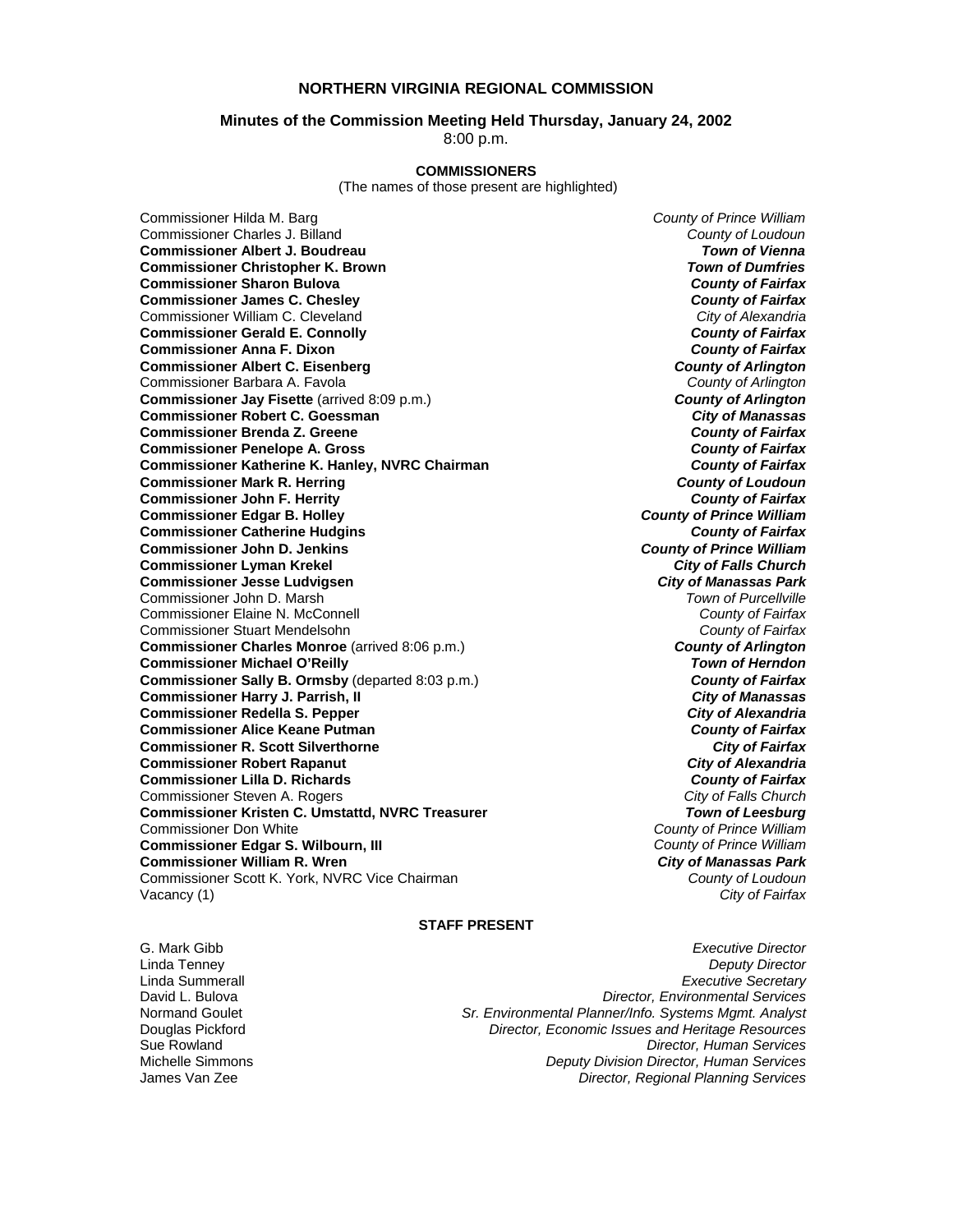#### **GUESTS PRESENT**

| Hon. Ruth Griggs<br>M. Hyatt Nolan<br>Rich Olin<br>Jim Sydnor | Prince William Board of County Supervisors<br>Fairfax resident<br>Virginia Dept. of Environmental Quality<br>Virginia Dept. of Environmental Quality                                                                                                                                                                                                                                                                                                                                                                                                                                             |
|---------------------------------------------------------------|--------------------------------------------------------------------------------------------------------------------------------------------------------------------------------------------------------------------------------------------------------------------------------------------------------------------------------------------------------------------------------------------------------------------------------------------------------------------------------------------------------------------------------------------------------------------------------------------------|
| <b>CALL TO ORDER</b>                                          | Chairman Hanley called the meeting to order at 8:00 p.m.                                                                                                                                                                                                                                                                                                                                                                                                                                                                                                                                         |
| <b>PLEDGE OF</b><br><b>ALLEGIANCE</b>                         | The Pledge of Allegiance was recited by all present.                                                                                                                                                                                                                                                                                                                                                                                                                                                                                                                                             |
|                                                               | Chairman Hanley recognized the Commission's two newest members: Michael O'Reilly<br>representing the Town of Herndon and R. Scott Silverthorne representing the City of<br>Fairfax. This is Commissioner Silverthorne's second term on NVRC, having left the<br>Commission in 1994.                                                                                                                                                                                                                                                                                                              |
|                                                               | Chairman Hanley also acknowledged Ruth Griggs, member of the Prince William Board of<br><b>County Supervisors.</b>                                                                                                                                                                                                                                                                                                                                                                                                                                                                               |
| <b>ROLL CALL</b>                                              | The roll was called and all members present or absent were noted for the record.                                                                                                                                                                                                                                                                                                                                                                                                                                                                                                                 |
| <b>MINUTES</b>                                                | A motion was made and seconded to the minutes of the November 29, 2001, Commission<br>meeting. The minutes were approved unanimously.                                                                                                                                                                                                                                                                                                                                                                                                                                                            |
| <b>PRESENTATION</b>                                           | Remote Vehicle Emissions Testing System (aka "Smog Dogs")                                                                                                                                                                                                                                                                                                                                                                                                                                                                                                                                        |
|                                                               | Chairman Hanley introduced James E. Sydnor, Director of the Office of Long Range<br>Environmental Planning, Division of Environmental Enhancement, of the Virginia<br>Department of Environmental Quality (DEQ).<br>Mr. Sydnor represents DEQ on the<br>Metropolitan Washington Air Quality Committee regarding the development of local and<br>regional air quality plans and is involved in the design and development of programs for<br>mobile source emissions. In turn, Mr. Sydnor introduced Rich Olin, the engineer for the<br>Remote Vehicle Emissions Testing System.                  |
| Jim Sydnor                                                    | Mr. Sydnor explained that Northern Virginia will be the pilot site for the Remote Sensing<br>Devise (RSD) study, designed to determine the feasibility and cost effectiveness of a<br>comprehensive RSD program. The pilot will also evaluate potential increased emissions<br>reduction credits, evaluate the effectiveness of Virginia's emissions inspection and<br>maintenance program, and assess fleet characteristics and emissions.                                                                                                                                                      |
|                                                               | The RSD uses an infrared/ultraviolet light beam across a traffic lane (preferably a single<br>lane, most likely an off-ramp) to measure the concentration of exhaust gas pollutants<br>relative to carbon dioxide and vehicle speed and acceleration (can measure up to 55-60<br>mph but 25-35 mph is ideal). A digital snapshot of the vehicle's license plate is then taken<br>(DMV will provide the make, model, model year, fuel type, body type, and engine size, and<br>the jurisdiction in which the vehicle is registered - local, out of area but within Virginia, or<br>out of state). |
|                                                               | The RSD pilot study will be conducted at 66 sites in Northern Virginia from March through<br>November 2002. A smaller study will also be conducted in the Richmond area. The site<br>locations will be coordinated with VDOT in order to minimize traffic interruptions.                                                                                                                                                                                                                                                                                                                         |
|                                                               | The report is due February 2003. It is hoped that the RSD study can identify "clean"                                                                                                                                                                                                                                                                                                                                                                                                                                                                                                             |

 The report is due February 2003. It is hoped that the RSD study can identify "clean" emissions vehicles and those vehicles can then be exempt from biannual emissions inspections. It is also hoped that identification of high emissions vehicles will result in repairs and therefore cleaner air. The program should also result in identification of fraudulent registrations and identification of out-of-area regular commuters.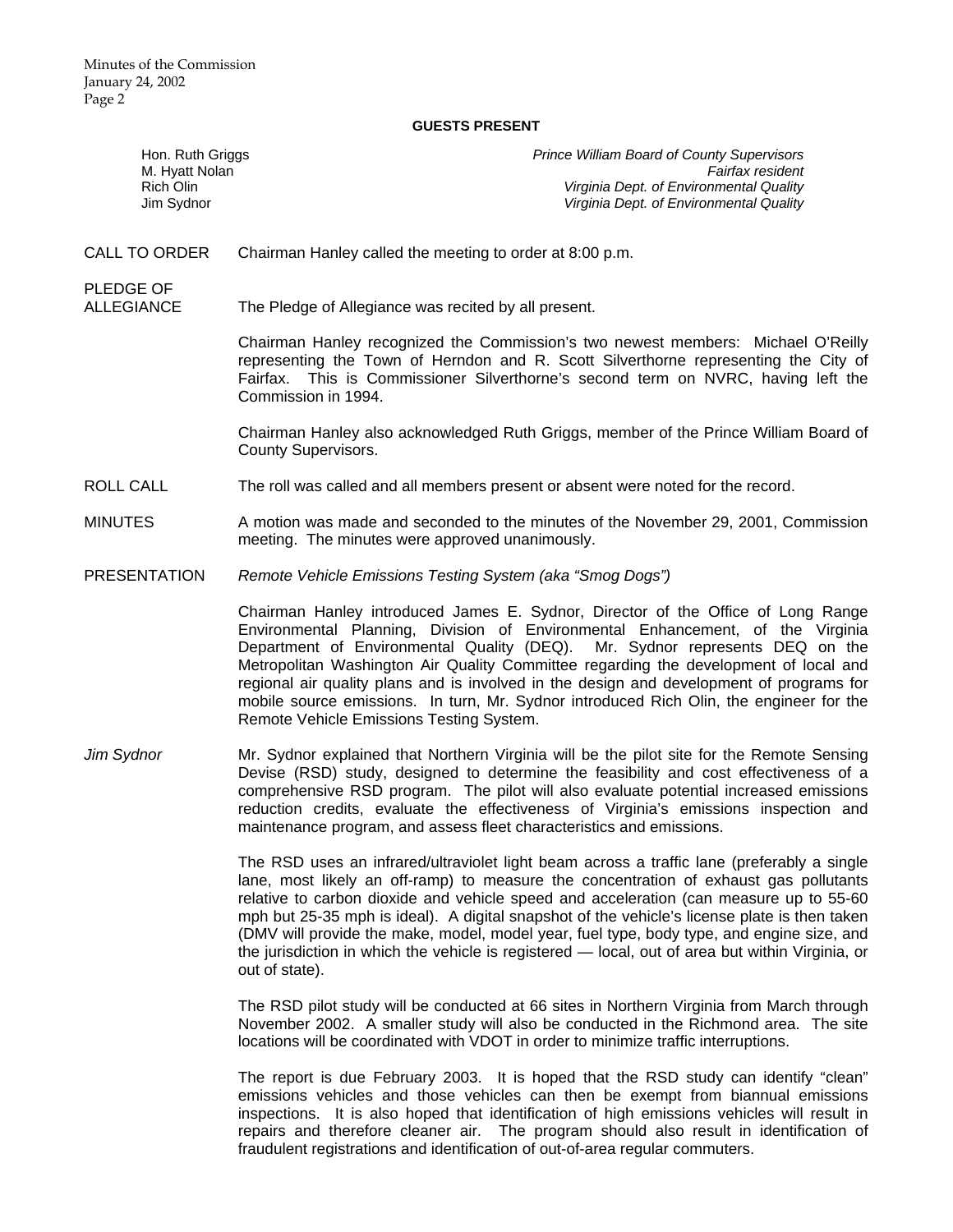Minutes of the Commission January 24, 2002 Page 3

| questions and<br>answers                                                      | Mr. Sydnor confirmed for Chairman Hanley that the RSD program will provide data on<br>which vehicles in a taxi cab fleet may need to be replaced.                                                                                                                                                                                                              |
|-------------------------------------------------------------------------------|----------------------------------------------------------------------------------------------------------------------------------------------------------------------------------------------------------------------------------------------------------------------------------------------------------------------------------------------------------------|
|                                                                               | In reply to Commissioner Krekel's question, Mr. Sydnor said the RSD has no impact on<br>drivers, other than the fact that a driver may slow down if he/she spots the device.                                                                                                                                                                                   |
|                                                                               | Commissioner Holley asked where single lane roads could be found. Mr. Sydnor replied<br>that approximately 140-150 have been located throughout Northern Virginia. Mr. Sydnor<br>added that on-ramps will also be used.                                                                                                                                        |
|                                                                               | Asked by Commissioner Parrish if DEQ supports HB 570, Mr. Sydnor replied "generally,<br>yes." HB 570 provides for financial assistance to low-income owners of failing vehicles for<br>repairs. When asked what the cost of that assistance would be, Mr. Sydnor answered the<br>cost is unknown, but any such program developed would take cost into account. |
|                                                                               | Commissioner Boudreau asked why the pilot will test only cars and not trucks and buses.<br>Mr. Sydnor replied that in order to test trucks and buses, the beam would have to be set at<br>a much higher height. He added that he is not aware of any effective program to measure<br>the pollutants from diesel fuel exhaust.                                  |
|                                                                               | On behalf of the Commission, Chairman Hanley thanked Messrs. Sydnor and Olin for their<br>informative presentation.                                                                                                                                                                                                                                            |
|                                                                               | CONSENT AGENDA Commissioner Connolly moved the consent agenda, consisting of the items outlined below.<br>The motion was seconded and carried unanimously.                                                                                                                                                                                                     |
| Α.                                                                            | Financial Reports for November and December 2001                                                                                                                                                                                                                                                                                                               |
| В.                                                                            | Resolution No. P02-21: Authorization to Hire GIS Program Manager Through Technical<br><b>Recruiting Firm</b>                                                                                                                                                                                                                                                   |
| C.                                                                            | Resolution No. P02-22: Authorization for the Executive Director to Enter into Contract for<br>Model Development Services with the Occoquan Watershed Monitoring Laboratory                                                                                                                                                                                     |
| D.                                                                            | Resolution No. P02-23: Resolution Calling for the Secretary of Natural Resources to<br>Commence Tributary Strategy Planning for the Potomac River Basin and to Form a<br>Potomac Tributary Strategy Steering Committee                                                                                                                                         |
| <b>EXECUTIVE</b><br><b>DIRECTOR'S</b><br><b>REPORT</b><br>2002 Quick<br>Guide | Mr. Gibb called attention to the newly published 2002 Quick Guide to Human Services. A<br>complimentary copy had been placed at each Commissioner's place. Complimentary<br>copies are being distributed to local member governments and their school systems.                                                                                                 |
| <b>Home Guide</b><br>to<br>Emergency<br>Preparedness                          |                                                                                                                                                                                                                                                                                                                                                                |
|                                                                               | Mr. Gibb reported that the brochures, distributed in mid-December, were well received by<br>the public. He received numerous phone calls and emails complimenting the brochure.<br>NVRC has also received several requests from out-of-state governments requesting<br>permission to use some of the information contained in the brochure.                    |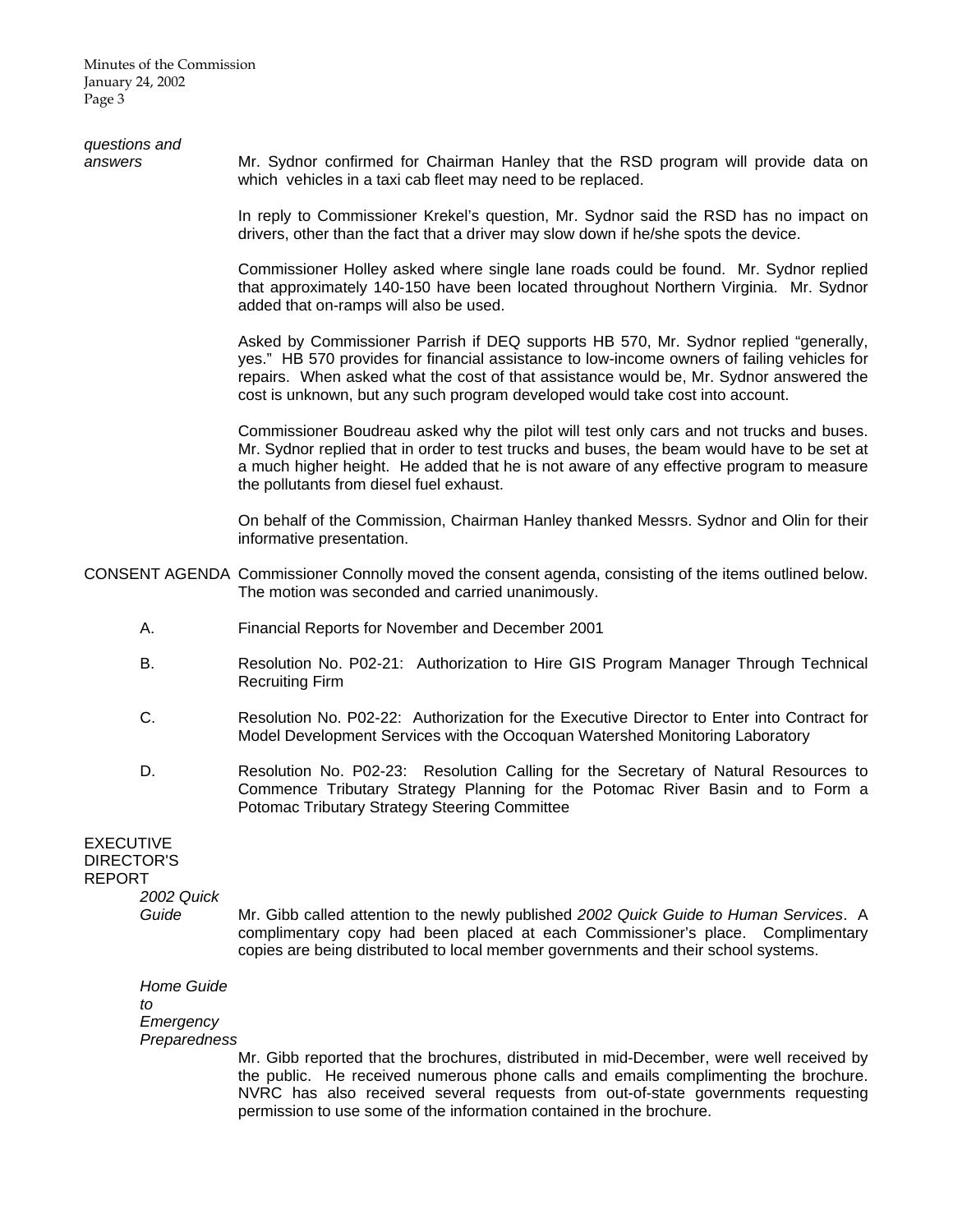The brochure is also available in six foreign languages and can be found on eight local government websites, including NVRC (WWW.NOVAREGION.ORG). Commissioner Gross added that she takes the foreign language versions to community meetings where they are very well received.

*Northern Virginia* 

 *Tourism* Mr. Gibb turned the floor over to Mr. Pickford, the NVRC staff representative on the Northern Virginia Visitors Consortium (NVVC). Mr. Pickford explained that the NVCC consists of the local jurisdictions' tourism offices; NVRC has been a member for five years. NVCC's latest tourism brochures were distributed.

> The local tourism industry saw drastic cuts between September and November 2001. Although tourism was somewhat improved in December 2001 and January 2002, business travel is still depressed; hotel revenues for the metropolitan region are still down approximately 39%, three times the vacancy rate nationally.

> Mr. Pickford reviewed tourism recovery initiatives aimed at Northern Virginia and the metropolitan D.C. area:

> • Emergency 2:1 Matching Grant — The Commonwealth has contributed \$25,000 towards marketing to group and student tour markets.

> • Governor's Task Force on Economic Recovery — Governor Gilmore requested \$3.16 billion in federal assistance; \$8 million of that has gone to the Virginia Tourism Corporation; Northern Virginia is expected to receive \$500,000 for tourism marketing.

> • Northern Virginia Economic Development Recovery Grants — The federal government has allocated \$2 million to local economic development authorities. Some portion (possibly as much as 50%) may be used for regional tourism marketing.

> • Greater Washington Initiative — An estimated \$17 million effort for tourism marketing in the metropolitan D.C. area. Funding already secured includes: \$1 million allocated by the District; \$1 million by the Washington Convention & Tourism Corporation; \$1.7 million corporate; and \$2.5 million in-kind (NBC West Wing promotions).

> It was noted that the bulk of Virginia's tourism funding since September 11 has gone to other areas of the state: Virginia Beach, Richmond, Charlottesville, Williamsburg. New York state has provided \$45 million for New York City's tourism promotion since September 11.

### *Tapping*

 *Technology* Mr. Gibb reported that NVRC has received a \$56,000 grant from the Virginia Department of Criminal Justice for NVRC's planned Tapping Technology program. However, it will cost \$125,000 to run this program. Staff is in discussions with the U.S. Department of Justice for the balance. NVRC has 90 days in which to accept the state grant.

## CHAIRMAN'S

REPORT Chairman Hanley called attention to the Commission's proposed meeting schedule for calendar year 2002. She noted that she expects to be in TCC meetings on March 21 and therefore unable to chair the Commission's meeting in March.

# LEGISLATIVE

REPORT Ms. Rowland informed the members that legislation (SB 610) has been introduced in the General Assembly to create a pilot project at NVRC to develop a standardized Geographic Information System (GIS) model to prepare databases facilitating modeling to predict the path of airborne pathogens, dust, asbestos clouds or other elements that may threaten health in residential and work place environments. The Centers for Disease Control and Prevention (CDC) will provide the funding. Commissioner Connolly moved support of SB 610 with the understanding that NVRC provides no funding for the pilot program. The motion was seconded and carried unanimously.